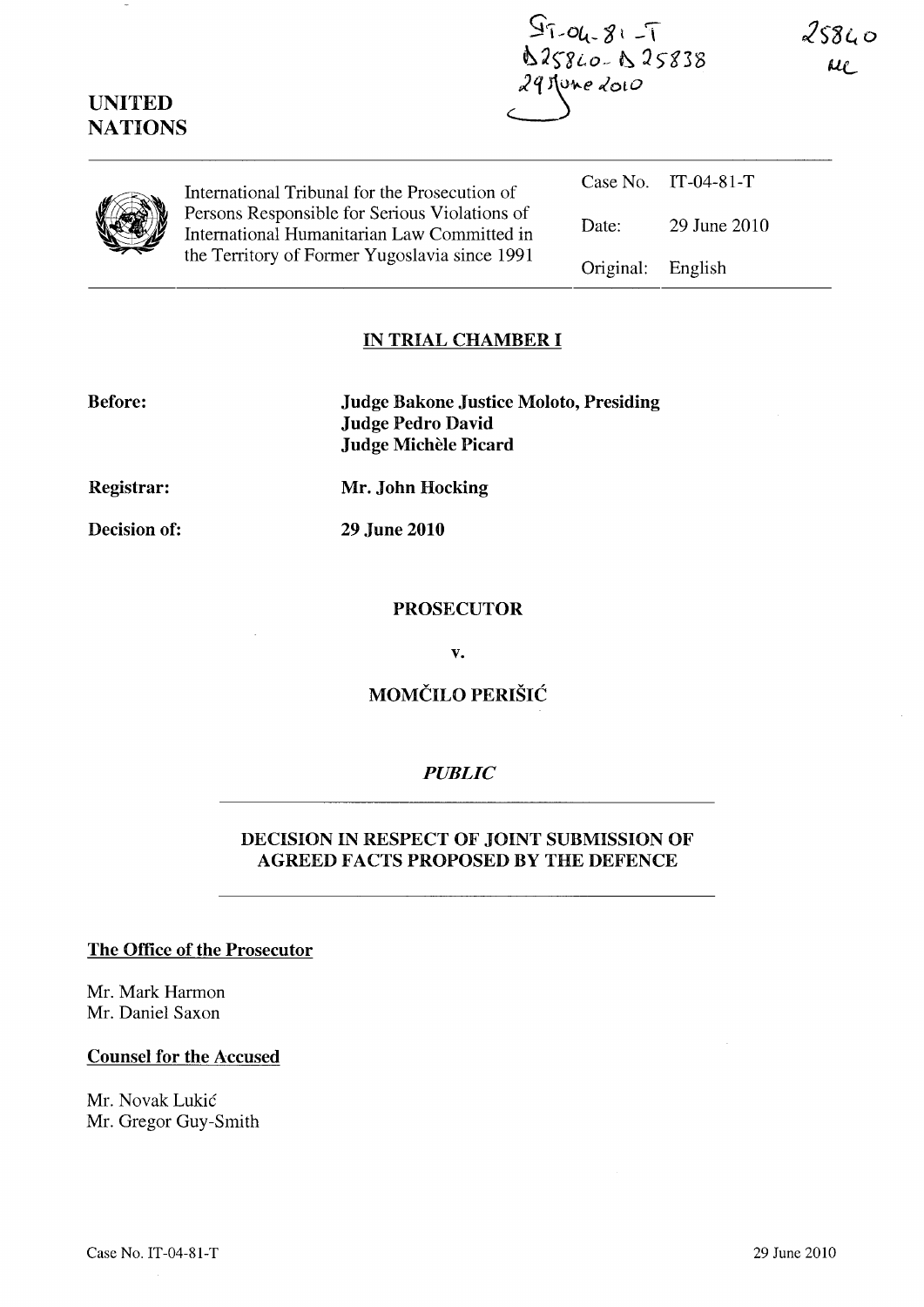**TRIAL** CHAMBER I ("Trial Chamber") of the International Tribunal for the Prosecution of Persons Responsible for Serious Violations of International Humanitarian Law Committed in the Territory of the former Yugoslavia since 1991 ("Tribunal");

BEING SEISED of the "Joint Submission of Agreed Facts Proposed by the Defence, with Annex A" filed publicly on 11 June 2010 ("Joint Submission"), whereby the Parties request the Trial Chamber to "take judicial notice" of 161 "proposed agreed facts" ("Proffered Facts"); $<sup>1</sup>$ </sup>

CONSIDERING that it is the Trial Chamber's understanding that the relief sought in the Joint Submission is recording Proffered Facts as agreed facts under Rule 65 *ter(H)* of the Rules of Procedure and Evidence ("Rules") rather than taking judicial notice of facts pursuant to Rule 94(B) of the Rules to which the Prosecution does not oppose;

NOTING that Rule 65 *ter(H)* of the Rules provides that "[t]he pre-trial Judge shall record the points of agreement and disagreement on matters of law and fact" and that Rule 65 *ter(M)* of the Rules provides that "[t]he Trial Chamber may *proprio motu* exercise any of the functions of the pretrial Judge";

NOTING Rule 89(C) of the Rules which provides that "[a] Chamber may admit any relevant evidence which it deems to have probative value" and that Rule 89(D) of the Rules provides that "[a] Chamber may exclude evidence if its probative value is substantially outweighed by the need to ensure a fair trial";

CONSIDERING that the recording of points of agreement between the Parties at the trial stage results in acceptance of those points as evidence pursuant to Rule 89 of the Rules;

CONSIDERING that the Proffered Facts are of relevance and probative value to the current case and that their probative value is not substantially outweighed by the need to ensure a fair trial;

 $<sup>1</sup>$  Joint Submission, paras 1, 3; Annex A.</sup>